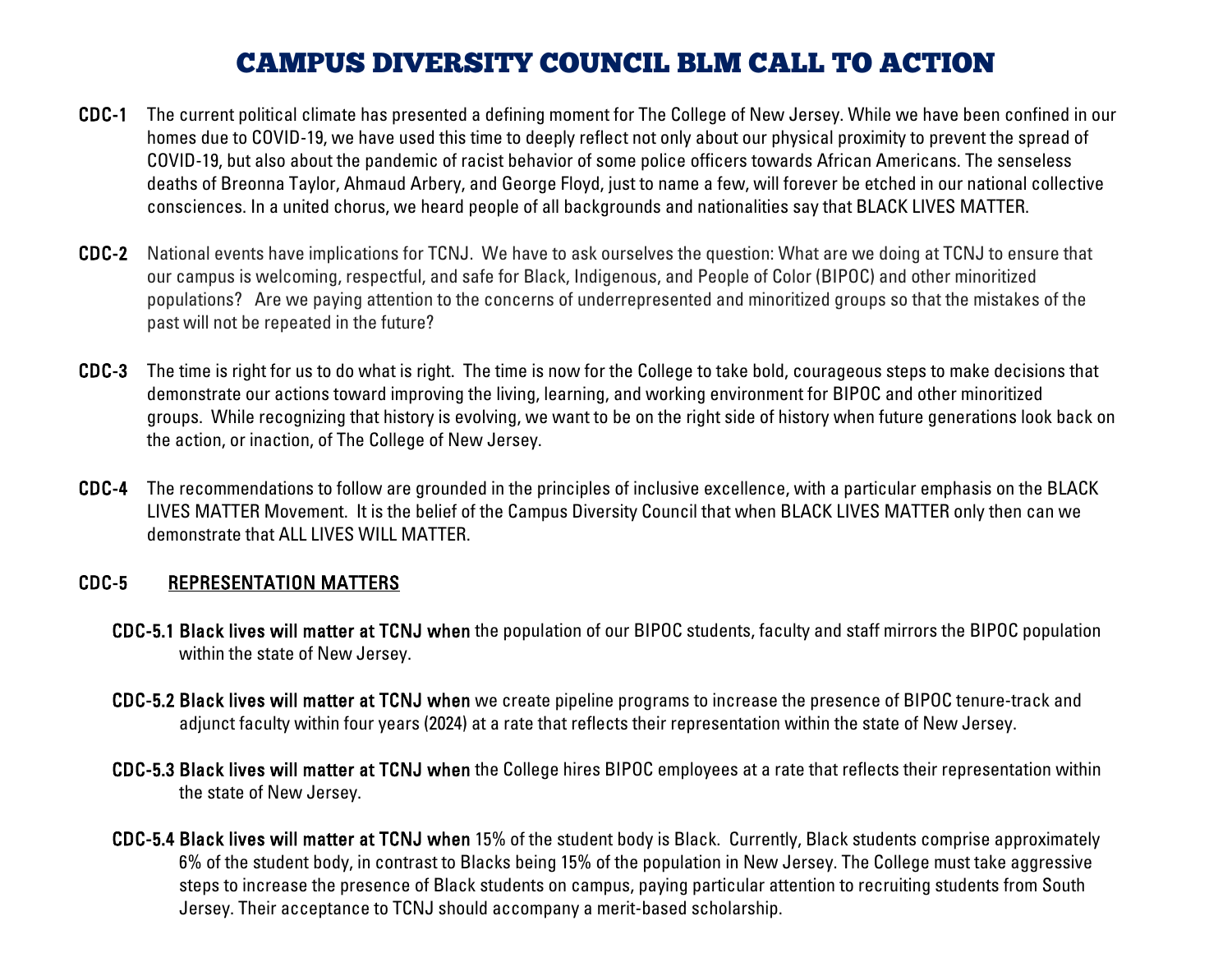#### CDC-6 CURRICULAR CHANGES

CDC-6.1 Black lives will matter at TCNJ when academic leadership incorporates a mechanism into the faculty evaluation process whereby faculty are evaluated on their ability to create an inclusive classroom.

## CDC-7 THE STUDENT EXPERIENCE

- CDC-7.1 Black lives will matter at TCNJ when incoming first-year students are required to take an online course on equity and inclusion prior to registering for classes.
- CDC-7.2 Black lives will matter at TCNJ when there are positive residential experiences that promote mutual respect between residential students and the Division of Student Affairs. This should not be limited to programming but also to include professional development on cultural competency from a number of offices and resources.
- CDC-7.3 Black lives will matter at TCNJ when the college reaffirms its commitment to provide housing throughout the academic year (ie., breaks) for students, which will benefit BIPOC populations, as well as those with documented housing insecurities and/or International students.
- CDC-7.4 Black lives will matter at TCNJ when the menu in all eating venues on campus offers a diversity of food offerings, not just during special emphasis months (e.g, Black History Month) but throughout the entire academic year.
- CDC-7.5 Black lives will matter at TCNJ when student clubs and organizations develop plans for becoming equitable and racially inclusive. Organizations should be evaluated on their ability to become more inclusive. An example of this would be for organizations to complete a scorecard that reflects elements of equity and inclusion.
- CDC-7.6 Black lives will matter at TCNJ when the College creates vibrant programs, services, and support to first generation students and their families in their quest to navigate the historical barriers that exist in higher education.
- CDC-7.7 Black lives will matter at TCNJ when there are safe spaces for students to create community and amplify their voices. As part of the College's vision to create an inclusive environment for those who live and learn at TCNJ, space and funding should be allocated for the creation of an inter-cultural center that supports the needs of BIPOC and other underrepresented and minoritized groups on campus.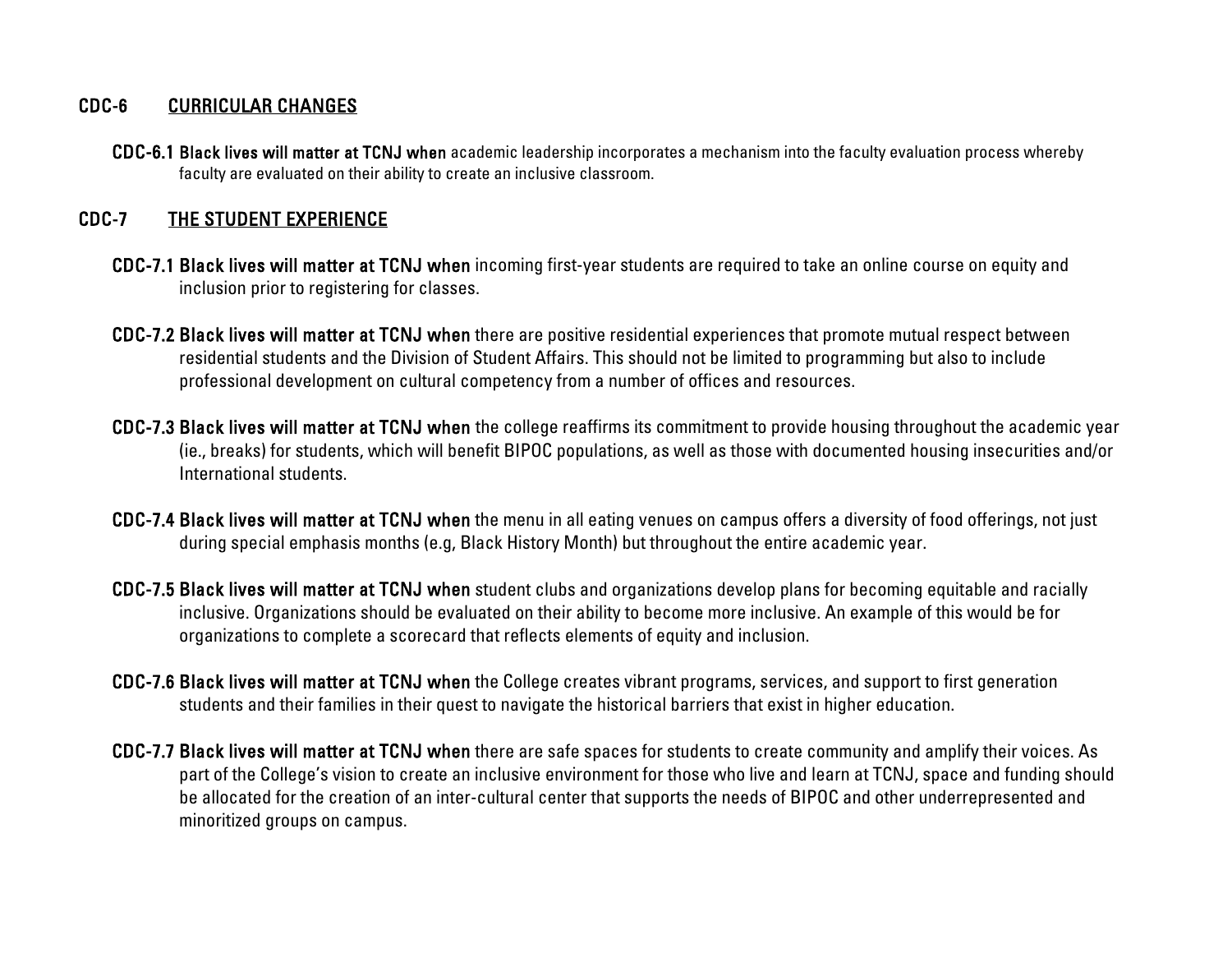#### CDC-8 REVISIONS TO THE ACADEMIC CALENDAR

- CDC-8.1 Black lives will matter at TCNJ when MLK Jr. Holiday is observed as a day of honor for Dr. King. The MLK Jr. Holiday must be removed from the energy day schedule and restored/observed as a national day of service. Employees could be offered a flexible/floating day and the ability to choose to participate in or sponsor programs on campus during the holiday.
- CDC-8.2 Black lives will matter at TCNJ when we rename Columbus Day to Indigenous Peoples' Day and create an annual series of lectures, programs, activities, etc. that engages the community on the significance of changing the historical narrative, while honoring the contributions of Indigenous people in the U.S.

## CDC-9 POLICY REVIEW

CDC-9.1 Black lives will matter at TCNJ when the College conducts an equity policy audit of historical and policy documents with the goal of erasing structural barriers for BIPOC and other underrepresented and minoritized groups to ensure equal treatment and opportunity to these members of our community.

#### CDC-10 PROFESSIONAL DEVELOPMENT AND TRAINING

- CDC-10.1 Black lives will matter at TCNJ when we show our commitment to the development and upward mobility of building services employees (who represent the largest population of Black employees on campus) and create a leadership development program exclusively for this cohort of employees.
- CDC-10.2 Black lives will matter at TCNJ when we provide opportunities to build cultural competency and coalition building with BIPOC and other underrepresented and minoritized groups at the College through mandatory professional development and annual workshops for all faculty and staff.

## CDC-11 TRENTON/EWING/CORPORATE COMMUNITY

- CDC-11.1 Black lives will matter at TCNJ when TCNJ focuses predominantly on anti-black racism and establishes a Truth, Racial Healing and Transformation Center (either formally through the AAC&U or through a grassroots effort). This will create opportunities for campus and external stakeholders (including alumni) to engage in "a comprehensive, national and community-based process to plan for and bring about transformational and sustainable change, and to address the historic and contemporary effects of racism" (W.K. Kellogg Foundation 2020).
- CDC-11.2 Black lives will matter at TCNJ when the College hosts an annual campus-wide celebration for Black History Month. Guests from the local Trenton/Ewing/Corporate community should be invited to attend this event and/or participate.